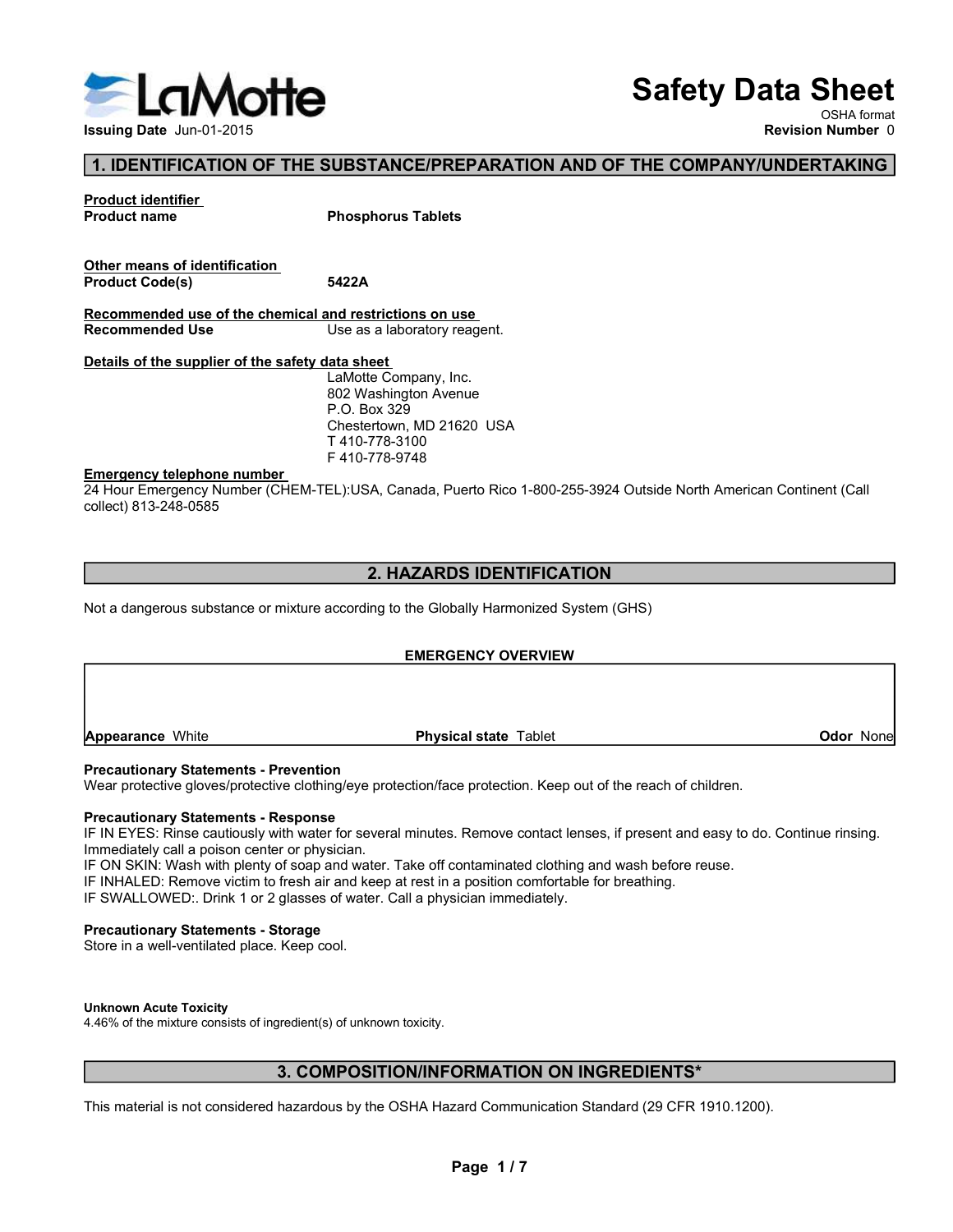| <b>Issuing Date</b><br>Jun-01-2015<br><b>Chemical name</b><br><b>CAS No</b><br>Weight-%<br>Ammonium molybdate tetrahydrate<br>12054-85-2<br>$\overline{2}$<br>Sodium bisulfate*<br>7681-38-1<br>$10 - 15$<br>*The exact percentage (concentration) of composition has been withheld as a trade secret.<br>LaMotte Company proprietary formulation under the State of New Jersey Trade Secret Protection Law, assigned the NJTSRN<br>80100291-5034p, and may be disclosed only in a medical emergency<br><b>4. FIRST AID MEASURES</b><br><b>First Aid Measures</b><br>No bezerde which require enecial first aid measures. Depeated or prolonged alin contact<br>Concept odular |                            |  |  |
|--------------------------------------------------------------------------------------------------------------------------------------------------------------------------------------------------------------------------------------------------------------------------------------------------------------------------------------------------------------------------------------------------------------------------------------------------------------------------------------------------------------------------------------------------------------------------------------------------------------------------------------------------------------------------------|----------------------------|--|--|
|                                                                                                                                                                                                                                                                                                                                                                                                                                                                                                                                                                                                                                                                                |                            |  |  |
|                                                                                                                                                                                                                                                                                                                                                                                                                                                                                                                                                                                                                                                                                |                            |  |  |
|                                                                                                                                                                                                                                                                                                                                                                                                                                                                                                                                                                                                                                                                                |                            |  |  |
|                                                                                                                                                                                                                                                                                                                                                                                                                                                                                                                                                                                                                                                                                |                            |  |  |
|                                                                                                                                                                                                                                                                                                                                                                                                                                                                                                                                                                                                                                                                                |                            |  |  |
|                                                                                                                                                                                                                                                                                                                                                                                                                                                                                                                                                                                                                                                                                |                            |  |  |
|                                                                                                                                                                                                                                                                                                                                                                                                                                                                                                                                                                                                                                                                                |                            |  |  |
|                                                                                                                                                                                                                                                                                                                                                                                                                                                                                                                                                                                                                                                                                |                            |  |  |
|                                                                                                                                                                                                                                                                                                                                                                                                                                                                                                                                                                                                                                                                                |                            |  |  |
|                                                                                                                                                                                                                                                                                                                                                                                                                                                                                                                                                                                                                                                                                |                            |  |  |
|                                                                                                                                                                                                                                                                                                                                                                                                                                                                                                                                                                                                                                                                                |                            |  |  |
|                                                                                                                                                                                                                                                                                                                                                                                                                                                                                                                                                                                                                                                                                |                            |  |  |
|                                                                                                                                                                                                                                                                                                                                                                                                                                                                                                                                                                                                                                                                                |                            |  |  |
|                                                                                                                                                                                                                                                                                                                                                                                                                                                                                                                                                                                                                                                                                |                            |  |  |
|                                                                                                                                                                                                                                                                                                                                                                                                                                                                                                                                                                                                                                                                                |                            |  |  |
|                                                                                                                                                                                                                                                                                                                                                                                                                                                                                                                                                                                                                                                                                | 5422A - Phosphorus Tablets |  |  |
|                                                                                                                                                                                                                                                                                                                                                                                                                                                                                                                                                                                                                                                                                |                            |  |  |
|                                                                                                                                                                                                                                                                                                                                                                                                                                                                                                                                                                                                                                                                                |                            |  |  |
|                                                                                                                                                                                                                                                                                                                                                                                                                                                                                                                                                                                                                                                                                |                            |  |  |
|                                                                                                                                                                                                                                                                                                                                                                                                                                                                                                                                                                                                                                                                                |                            |  |  |
|                                                                                                                                                                                                                                                                                                                                                                                                                                                                                                                                                                                                                                                                                |                            |  |  |
|                                                                                                                                                                                                                                                                                                                                                                                                                                                                                                                                                                                                                                                                                |                            |  |  |
|                                                                                                                                                                                                                                                                                                                                                                                                                                                                                                                                                                                                                                                                                |                            |  |  |

### 4. FIRST AID MEASURES

| 5422A - Phosphorus Tablets                                                |                                                                                                                                                                                                                         | <b>Issuing Date</b><br>Jun-01-2015 |  |  |  |  |
|---------------------------------------------------------------------------|-------------------------------------------------------------------------------------------------------------------------------------------------------------------------------------------------------------------------|------------------------------------|--|--|--|--|
| <b>Chemical name</b>                                                      | <b>CAS No</b>                                                                                                                                                                                                           | Weight-%                           |  |  |  |  |
| Ammonium molybdate tetrahydrate                                           | 12054-85-2                                                                                                                                                                                                              | 2                                  |  |  |  |  |
| Sodium bisulfate*                                                         | 7681-38-1                                                                                                                                                                                                               | $10 - 15$                          |  |  |  |  |
| 80100291-5034p, and may be disclosed only in a medical emergency          | *The exact percentage (concentration) of composition has been withheld as a trade secret.<br>LaMotte Company proprietary formulation under the State of New Jersey Trade Secret Protection Law, assigned the NJTSRN     |                                    |  |  |  |  |
|                                                                           | <b>4. FIRST AID MEASURES</b>                                                                                                                                                                                            |                                    |  |  |  |  |
| <b>First Aid Measures</b>                                                 |                                                                                                                                                                                                                         |                                    |  |  |  |  |
| <b>General advice</b>                                                     | No hazards which require special first aid measures. Repeated or prolonged skin contact<br>may cause allergic reactions with susceptible persons. Keep out of reach of children.                                        |                                    |  |  |  |  |
| Eye contact                                                               | Rinse immediately with plenty of water, also under the eyelids, for at least 15 minutes. If<br>irritation persists or develops, contact a physician.                                                                    |                                    |  |  |  |  |
| <b>Skin contact</b>                                                       | Wash off with soap and plenty of water removing all contaminated clothes and shoes. If<br>irritation develops or persists, consult physician.                                                                           |                                    |  |  |  |  |
| <b>Inhalation</b>                                                         | Remove to fresh air. Not an expected route of exposure.                                                                                                                                                                 |                                    |  |  |  |  |
| Ingestion                                                                 | Do NOT induce vomiting. Drink plenty of water. Consult a physician.                                                                                                                                                     |                                    |  |  |  |  |
| Self-protection of the first aider                                        | Do not use mouth-to-mouth method if victim ingested or inhaled the substance; give<br>artificial respiration with the aid of a pocket mask equipped with a one-way valve or other<br>proper respiratory medical device. |                                    |  |  |  |  |
|                                                                           | <b>5. FIREFIGHTING MEASURES</b>                                                                                                                                                                                         |                                    |  |  |  |  |
| Suitable extinguishing media<br>water spray or alcohol-resistant foam.    | Use extinguishing measures that are appropriate to local circumstances and the surrounding environment. Dry chemical, CO <sub>2</sub> ,                                                                                 |                                    |  |  |  |  |
| Protective equipment and precautions for firefighters<br>protective gear. | As in any fire, wear self-contained breathing apparatus pressure-demand, MSHA/NIOSH (approved or equivalent) and full                                                                                                   |                                    |  |  |  |  |
|                                                                           | <b>6. ACCIDENTAL RELEASE MEASURES</b>                                                                                                                                                                                   |                                    |  |  |  |  |
|                                                                           | Personal precautions, protective equipment and emergency procedures                                                                                                                                                     |                                    |  |  |  |  |
| <b>Personal precautions</b>                                               | Avoid contact with eyes, skin and clothing.                                                                                                                                                                             |                                    |  |  |  |  |
| <b>Environmental precautions</b>                                          | See Section 12 for additional Ecological Information.                                                                                                                                                                   |                                    |  |  |  |  |
| Methods and material for containment and cleaning up                      |                                                                                                                                                                                                                         |                                    |  |  |  |  |

### 5. FIREFIGHTING MEASURES

### 6. ACCIDENTAL RELEASE MEASURES

|                                                                               | imation acveicps or persists, consult privatuant.                                                                                                                                                                               |
|-------------------------------------------------------------------------------|---------------------------------------------------------------------------------------------------------------------------------------------------------------------------------------------------------------------------------|
| <b>Inhalation</b>                                                             | Remove to fresh air. Not an expected route of exposure.                                                                                                                                                                         |
| Ingestion                                                                     | Do NOT induce vomiting. Drink plenty of water. Consult a physician.                                                                                                                                                             |
| Self-protection of the first aider                                            | Do not use mouth-to-mouth method if victim ingested or inhaled the substance; give<br>artificial respiration with the aid of a pocket mask equipped with a one-way valve or other<br>proper respiratory medical device.         |
|                                                                               | <b>5. FIREFIGHTING MEASURES</b>                                                                                                                                                                                                 |
| <b>Suitable extinguishing media</b><br>water spray or alcohol-resistant foam. | Use extinguishing measures that are appropriate to local circumstances and the surrounding environment. Dry chemical, CO2,                                                                                                      |
| Protective equipment and precautions for firefighters<br>protective gear.     | As in any fire, wear self-contained breathing apparatus pressure-demand, MSHA/NIOSH (approved or equivalent) and full                                                                                                           |
|                                                                               | <b>6. ACCIDENTAL RELEASE MEASURES</b>                                                                                                                                                                                           |
|                                                                               | Personal precautions, protective equipment and emergency procedures                                                                                                                                                             |
| <b>Personal precautions</b>                                                   | Avoid contact with eyes, skin and clothing.                                                                                                                                                                                     |
| <b>Environmental precautions</b>                                              | See Section 12 for additional Ecological Information.                                                                                                                                                                           |
| Methods and material for containment and cleaning up                          |                                                                                                                                                                                                                                 |
| <b>Methods for containment</b>                                                | Contain and collect spillage with non-combustible absorbent material, (e.g. sand, earth,<br>diatomaceous earth, vermiculite) and place in container for disposal according to local /<br>national regulations (see Section 13). |
| Methods for cleaning up                                                       | Sweep up and shovel into suitable containers for disposal. After cleaning, flush away traces<br>with water.                                                                                                                     |
|                                                                               | 7. HANDLING AND STORAGE                                                                                                                                                                                                         |
| <b>Precautions for safe handling</b>                                          |                                                                                                                                                                                                                                 |
|                                                                               | Page 2/7                                                                                                                                                                                                                        |

### 7. HANDLING AND STORAGE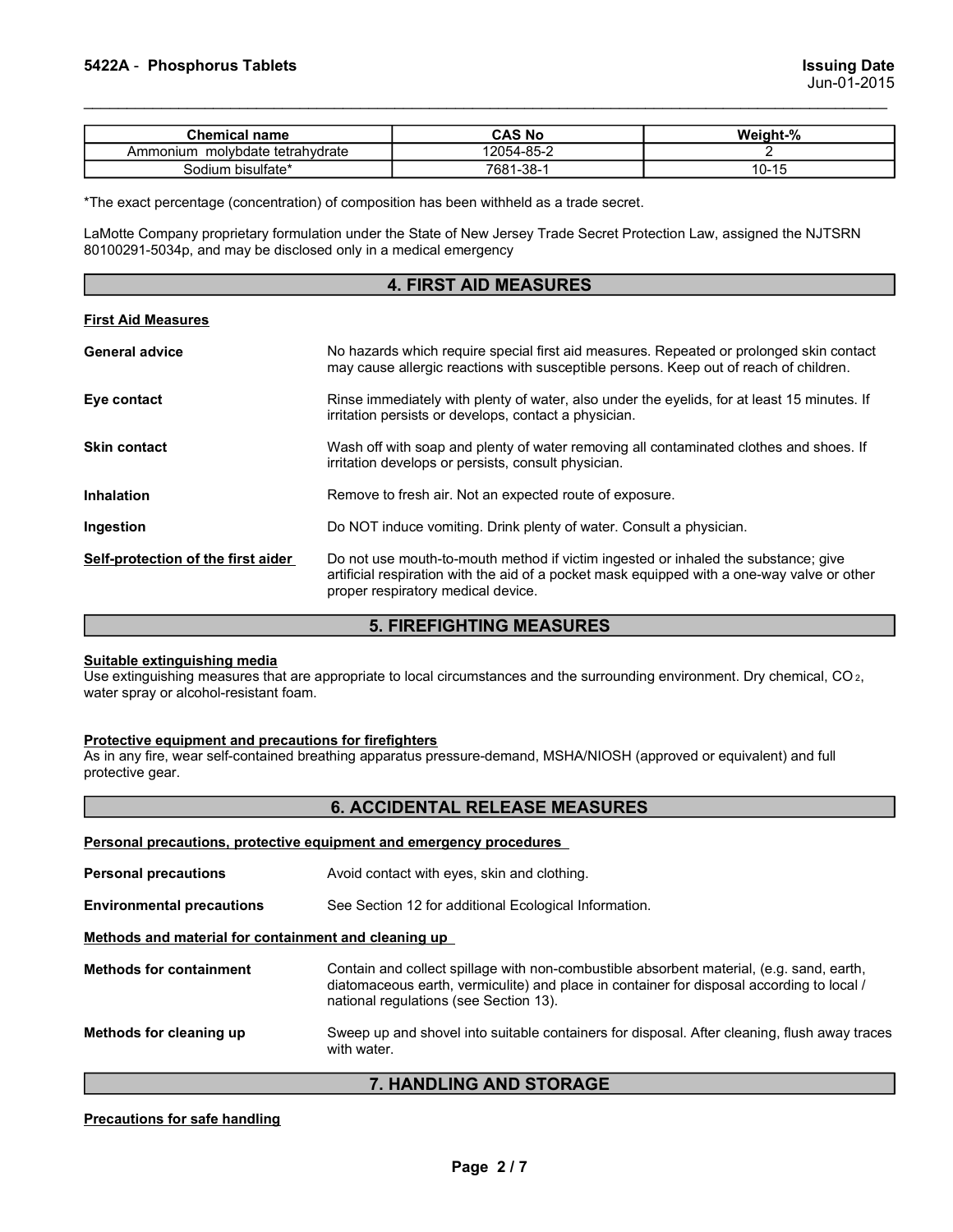| 5422A - Phosphorus Tablets                                            |                                                           |                                                                                                                                                                                 | <b>Issuing Date</b><br>Jun-01-2015 |
|-----------------------------------------------------------------------|-----------------------------------------------------------|---------------------------------------------------------------------------------------------------------------------------------------------------------------------------------|------------------------------------|
|                                                                       |                                                           |                                                                                                                                                                                 |                                    |
| <b>Handling</b>                                                       | using this product.                                       | Avoid contact with eyes, skin and clothing. Handle in accordance with good industrial<br>hygiene and safety practice. Do not taste or swallow. Do not eat, drink, or smoke when |                                    |
| Conditions for safe storage, including any incompatibilities          |                                                           |                                                                                                                                                                                 |                                    |
| <b>Storage</b>                                                        | Protect from moisture. Keep out of the reach of children. | Keep container tightly closed in a dry and well-ventilated place. Keep away from heat.                                                                                          |                                    |
| <b>Incompatible Products</b>                                          | Acids. Strong reducing agents.                            |                                                                                                                                                                                 |                                    |
|                                                                       | 8. EXPOSURE CONTROLS/PERSONAL PROTECTION                  |                                                                                                                                                                                 |                                    |
| <b>Control parameters</b>                                             |                                                           |                                                                                                                                                                                 |                                    |
| <b>Chemical name</b>                                                  | <b>ACGIH TLV</b>                                          | <b>OSHA PEL</b>                                                                                                                                                                 | <b>NIOSH IDLH</b>                  |
| Ammonium molybdate tetrahydrate<br>12054-85-2                         | TWA: 0.5 mg/m <sup>3</sup> Mo respirable<br>fraction      | TWA: 5 mg/m <sup>3</sup> Mo<br>(vacated) TWA: 5 mg/m <sup>3</sup> Mo                                                                                                            | IDLH: 1000 mg/m <sup>3</sup> Mo    |
| Sodium bisulfate*<br>7681-38-1                                        | $\overline{\phantom{a}}$                                  |                                                                                                                                                                                 | Not Established                    |
| <b>Appropriate engineering controls</b>                               |                                                           |                                                                                                                                                                                 |                                    |
| <b>Engineering Measures</b>                                           | Showers<br>Eyewash stations<br>Ventilation systems.       |                                                                                                                                                                                 |                                    |
| Individual protection measures, such as personal protective equipment |                                                           |                                                                                                                                                                                 |                                    |
| <b>Eye/Face Protection</b>                                            | Wear safety glasses with side shields (or goggles).       |                                                                                                                                                                                 |                                    |
| Skin and body protection                                              | Protective gloves.                                        |                                                                                                                                                                                 |                                    |
| <b>Hygiene Measures</b>                                               | Take off contaminated clothing and wash before reuse.     |                                                                                                                                                                                 |                                    |
|                                                                       | <b>9 PHYSICAL AND CHEMICAL PROPERTIES</b>                 |                                                                                                                                                                                 |                                    |

# 8. EXPOSURE CONTROLS/PERSONAL PROTECTION

| Chemical name                      | <b>ACGIH TLV</b>                        | <b>OSHA PEL</b>                    | <b>NIOSH IDLH</b>               |
|------------------------------------|-----------------------------------------|------------------------------------|---------------------------------|
| molvbdate tetrahvdrate<br>Ammonium | TWA: $0.5 \text{ mg/m}^3$ Mo respirable | $TWA: 5 \text{ ma/m}^3 \text{ Mo}$ | IDLH: 1000 mg/m <sup>3</sup> Mo |
| 12054-85-2                         | fraction                                | (vacated) TWA: 5 $ma/m3$ Mo        |                                 |
| Sodium bisulfate*                  |                                         |                                    | Not Established                 |
| 7681-38-1                          |                                         |                                    |                                 |

| <b>Storage</b>                                                                                       | Keep container tightly closed in a dry and well-ventilated place. Keep away from heat.<br>Protect from moisture. Keep out of the reach of children. |                                                                      |                                 |  |  |  |  |  |
|------------------------------------------------------------------------------------------------------|-----------------------------------------------------------------------------------------------------------------------------------------------------|----------------------------------------------------------------------|---------------------------------|--|--|--|--|--|
| <b>Incompatible Products</b>                                                                         | Acids. Strong reducing agents.                                                                                                                      |                                                                      |                                 |  |  |  |  |  |
|                                                                                                      | 8. EXPOSURE CONTROLS/PERSONAL PROTECTION                                                                                                            |                                                                      |                                 |  |  |  |  |  |
| <b>Control parameters</b>                                                                            |                                                                                                                                                     |                                                                      |                                 |  |  |  |  |  |
| <b>Chemical name</b>                                                                                 | <b>ACGIH TLV</b>                                                                                                                                    | <b>OSHA PEL</b>                                                      | <b>NIOSH IDLH</b>               |  |  |  |  |  |
| Ammonium molybdate tetrahydrate<br>12054-85-2                                                        | TWA: 0.5 mg/m <sup>3</sup> Mo respirable<br>fraction                                                                                                | TWA: 5 mg/m <sup>3</sup> Mo<br>(vacated) TWA: 5 mg/m <sup>3</sup> Mo | IDLH: 1000 mg/m <sup>3</sup> Mo |  |  |  |  |  |
| Sodium bisulfate*<br>7681-38-1                                                                       |                                                                                                                                                     |                                                                      | Not Established                 |  |  |  |  |  |
| <b>Appropriate engineering controls</b>                                                              |                                                                                                                                                     |                                                                      |                                 |  |  |  |  |  |
| <b>Engineering Measures</b><br>Individual protection measures, such as personal protective equipment | Showers<br>Eyewash stations<br>Ventilation systems.                                                                                                 |                                                                      |                                 |  |  |  |  |  |
|                                                                                                      |                                                                                                                                                     |                                                                      |                                 |  |  |  |  |  |
| <b>Eye/Face Protection</b>                                                                           | Wear safety glasses with side shields (or goggles).                                                                                                 |                                                                      |                                 |  |  |  |  |  |
| Skin and body protection                                                                             | Protective gloves.                                                                                                                                  |                                                                      |                                 |  |  |  |  |  |
| <b>Hygiene Measures</b>                                                                              | Take off contaminated clothing and wash before reuse.                                                                                               |                                                                      |                                 |  |  |  |  |  |
|                                                                                                      | 9. PHYSICAL AND CHEMICAL PROPERTIES                                                                                                                 |                                                                      |                                 |  |  |  |  |  |
| Information on basic physical and chemical properties                                                |                                                                                                                                                     |                                                                      |                                 |  |  |  |  |  |
| <b>Physical state</b>                                                                                | Tablet                                                                                                                                              |                                                                      |                                 |  |  |  |  |  |
| <b>Appearance</b><br>Color                                                                           | White<br>White                                                                                                                                      | Odor<br><b>Odor threshold</b>                                        | None<br>Not Applicable          |  |  |  |  |  |
| <b>Property</b>                                                                                      | Values                                                                                                                                              | Remarks • Method                                                     |                                 |  |  |  |  |  |
| рH                                                                                                   | $\overline{2}$                                                                                                                                      | (1 tablet in 10mL of water)                                          |                                 |  |  |  |  |  |

### 9. PHYSICAL AND CHEMICAL PROPERTIES

| TWA: 0.5 mg/m <sup>3</sup> Mo respirable<br>TWA: $5 \text{ mg/m}^3$ Mo<br>IDLH: 1000 mg/m <sup>3</sup> Mo<br>Ammonium molybdate tetrahydrate<br>12054-85-2<br>(vacated) TWA: 5 mg/m <sup>3</sup> Mo<br>fraction<br>Sodium bisulfate*<br>Not Established<br>7681-38-1<br><b>Showers</b><br>Eyewash stations<br>Ventilation systems.<br>Wear safety glasses with side shields (or goggles).<br>Protective gloves.<br>Take off contaminated clothing and wash before reuse.<br>9. PHYSICAL AND CHEMICAL PROPERTIES<br>Tablet<br>White<br>Odor<br>None<br>White<br>Not Applicable<br><b>Odor threshold</b><br>Remarks • Method<br>Values<br>2<br>(1 tablet in 10mL of water)<br>рH<br>No information available<br>No information available<br>Not Applicable -<br>No information available<br>No information available<br><b>Upper flammability limit:</b><br>No information available<br>No information available<br>Lower flammability limit:<br>No information available<br>No information available<br>No information available<br>Soluble in water<br>Soluble<br>No information available<br>Not Applicable<br>No information available<br>No information available<br>No information available<br>Page 3/7 | <b>Chemical name</b> | <b>ACGIH TLV</b> | <b>OSHA PEL</b> | <b>NIOSH IDLH</b> |
|--------------------------------------------------------------------------------------------------------------------------------------------------------------------------------------------------------------------------------------------------------------------------------------------------------------------------------------------------------------------------------------------------------------------------------------------------------------------------------------------------------------------------------------------------------------------------------------------------------------------------------------------------------------------------------------------------------------------------------------------------------------------------------------------------------------------------------------------------------------------------------------------------------------------------------------------------------------------------------------------------------------------------------------------------------------------------------------------------------------------------------------------------------------------------------------------------------------|----------------------|------------------|-----------------|-------------------|
| <b>Appropriate engineering controls</b><br><b>Engineering Measures</b><br><u>Individual protection measures, such as personal protective equipment</u><br><b>Eye/Face Protection</b><br>Skin and body protection<br><b>Hygiene Measures</b><br>Information on basic physical and chemical properties<br><b>Physical state</b><br><b>Appearance</b><br>Color<br><b>Property</b><br>Melting point / freezing point<br>Boiling point / boiling range<br>Flash point<br>Evaporation rate<br>Flammability (solid, gas)<br><b>Flammability Limit in Air</b><br>Vapor pressure<br>Vapor density<br><b>Specific gravity</b><br><b>Water solubility</b><br>Solubility in other solvents<br><b>Partition coefficient</b><br><b>Autoignition temperature</b><br><b>Decomposition temperature</b><br>Kinematic viscosity<br><b>Dynamic viscosity</b>                                                                                                                                                                                                                                                                                                                                                                     |                      |                  |                 |                   |
|                                                                                                                                                                                                                                                                                                                                                                                                                                                                                                                                                                                                                                                                                                                                                                                                                                                                                                                                                                                                                                                                                                                                                                                                              |                      |                  |                 |                   |
|                                                                                                                                                                                                                                                                                                                                                                                                                                                                                                                                                                                                                                                                                                                                                                                                                                                                                                                                                                                                                                                                                                                                                                                                              |                      |                  |                 |                   |
|                                                                                                                                                                                                                                                                                                                                                                                                                                                                                                                                                                                                                                                                                                                                                                                                                                                                                                                                                                                                                                                                                                                                                                                                              |                      |                  |                 |                   |
|                                                                                                                                                                                                                                                                                                                                                                                                                                                                                                                                                                                                                                                                                                                                                                                                                                                                                                                                                                                                                                                                                                                                                                                                              |                      |                  |                 |                   |
|                                                                                                                                                                                                                                                                                                                                                                                                                                                                                                                                                                                                                                                                                                                                                                                                                                                                                                                                                                                                                                                                                                                                                                                                              |                      |                  |                 |                   |
|                                                                                                                                                                                                                                                                                                                                                                                                                                                                                                                                                                                                                                                                                                                                                                                                                                                                                                                                                                                                                                                                                                                                                                                                              |                      |                  |                 |                   |
|                                                                                                                                                                                                                                                                                                                                                                                                                                                                                                                                                                                                                                                                                                                                                                                                                                                                                                                                                                                                                                                                                                                                                                                                              |                      |                  |                 |                   |
|                                                                                                                                                                                                                                                                                                                                                                                                                                                                                                                                                                                                                                                                                                                                                                                                                                                                                                                                                                                                                                                                                                                                                                                                              |                      |                  |                 |                   |
|                                                                                                                                                                                                                                                                                                                                                                                                                                                                                                                                                                                                                                                                                                                                                                                                                                                                                                                                                                                                                                                                                                                                                                                                              |                      |                  |                 |                   |
|                                                                                                                                                                                                                                                                                                                                                                                                                                                                                                                                                                                                                                                                                                                                                                                                                                                                                                                                                                                                                                                                                                                                                                                                              |                      |                  |                 |                   |
|                                                                                                                                                                                                                                                                                                                                                                                                                                                                                                                                                                                                                                                                                                                                                                                                                                                                                                                                                                                                                                                                                                                                                                                                              |                      |                  |                 |                   |
|                                                                                                                                                                                                                                                                                                                                                                                                                                                                                                                                                                                                                                                                                                                                                                                                                                                                                                                                                                                                                                                                                                                                                                                                              |                      |                  |                 |                   |
|                                                                                                                                                                                                                                                                                                                                                                                                                                                                                                                                                                                                                                                                                                                                                                                                                                                                                                                                                                                                                                                                                                                                                                                                              |                      |                  |                 |                   |
|                                                                                                                                                                                                                                                                                                                                                                                                                                                                                                                                                                                                                                                                                                                                                                                                                                                                                                                                                                                                                                                                                                                                                                                                              |                      |                  |                 |                   |
|                                                                                                                                                                                                                                                                                                                                                                                                                                                                                                                                                                                                                                                                                                                                                                                                                                                                                                                                                                                                                                                                                                                                                                                                              |                      |                  |                 |                   |
|                                                                                                                                                                                                                                                                                                                                                                                                                                                                                                                                                                                                                                                                                                                                                                                                                                                                                                                                                                                                                                                                                                                                                                                                              |                      |                  |                 |                   |
|                                                                                                                                                                                                                                                                                                                                                                                                                                                                                                                                                                                                                                                                                                                                                                                                                                                                                                                                                                                                                                                                                                                                                                                                              |                      |                  |                 |                   |
|                                                                                                                                                                                                                                                                                                                                                                                                                                                                                                                                                                                                                                                                                                                                                                                                                                                                                                                                                                                                                                                                                                                                                                                                              |                      |                  |                 |                   |
|                                                                                                                                                                                                                                                                                                                                                                                                                                                                                                                                                                                                                                                                                                                                                                                                                                                                                                                                                                                                                                                                                                                                                                                                              |                      |                  |                 |                   |
|                                                                                                                                                                                                                                                                                                                                                                                                                                                                                                                                                                                                                                                                                                                                                                                                                                                                                                                                                                                                                                                                                                                                                                                                              |                      |                  |                 |                   |
|                                                                                                                                                                                                                                                                                                                                                                                                                                                                                                                                                                                                                                                                                                                                                                                                                                                                                                                                                                                                                                                                                                                                                                                                              |                      |                  |                 |                   |
|                                                                                                                                                                                                                                                                                                                                                                                                                                                                                                                                                                                                                                                                                                                                                                                                                                                                                                                                                                                                                                                                                                                                                                                                              |                      |                  |                 |                   |
|                                                                                                                                                                                                                                                                                                                                                                                                                                                                                                                                                                                                                                                                                                                                                                                                                                                                                                                                                                                                                                                                                                                                                                                                              |                      |                  |                 |                   |
|                                                                                                                                                                                                                                                                                                                                                                                                                                                                                                                                                                                                                                                                                                                                                                                                                                                                                                                                                                                                                                                                                                                                                                                                              |                      |                  |                 |                   |
|                                                                                                                                                                                                                                                                                                                                                                                                                                                                                                                                                                                                                                                                                                                                                                                                                                                                                                                                                                                                                                                                                                                                                                                                              |                      |                  |                 |                   |
|                                                                                                                                                                                                                                                                                                                                                                                                                                                                                                                                                                                                                                                                                                                                                                                                                                                                                                                                                                                                                                                                                                                                                                                                              |                      |                  |                 |                   |
|                                                                                                                                                                                                                                                                                                                                                                                                                                                                                                                                                                                                                                                                                                                                                                                                                                                                                                                                                                                                                                                                                                                                                                                                              |                      |                  |                 |                   |
|                                                                                                                                                                                                                                                                                                                                                                                                                                                                                                                                                                                                                                                                                                                                                                                                                                                                                                                                                                                                                                                                                                                                                                                                              |                      |                  |                 |                   |
|                                                                                                                                                                                                                                                                                                                                                                                                                                                                                                                                                                                                                                                                                                                                                                                                                                                                                                                                                                                                                                                                                                                                                                                                              |                      |                  |                 |                   |
|                                                                                                                                                                                                                                                                                                                                                                                                                                                                                                                                                                                                                                                                                                                                                                                                                                                                                                                                                                                                                                                                                                                                                                                                              |                      |                  |                 |                   |
|                                                                                                                                                                                                                                                                                                                                                                                                                                                                                                                                                                                                                                                                                                                                                                                                                                                                                                                                                                                                                                                                                                                                                                                                              |                      |                  |                 |                   |
|                                                                                                                                                                                                                                                                                                                                                                                                                                                                                                                                                                                                                                                                                                                                                                                                                                                                                                                                                                                                                                                                                                                                                                                                              |                      |                  |                 |                   |
|                                                                                                                                                                                                                                                                                                                                                                                                                                                                                                                                                                                                                                                                                                                                                                                                                                                                                                                                                                                                                                                                                                                                                                                                              |                      |                  |                 |                   |
|                                                                                                                                                                                                                                                                                                                                                                                                                                                                                                                                                                                                                                                                                                                                                                                                                                                                                                                                                                                                                                                                                                                                                                                                              |                      |                  |                 |                   |
|                                                                                                                                                                                                                                                                                                                                                                                                                                                                                                                                                                                                                                                                                                                                                                                                                                                                                                                                                                                                                                                                                                                                                                                                              |                      |                  |                 |                   |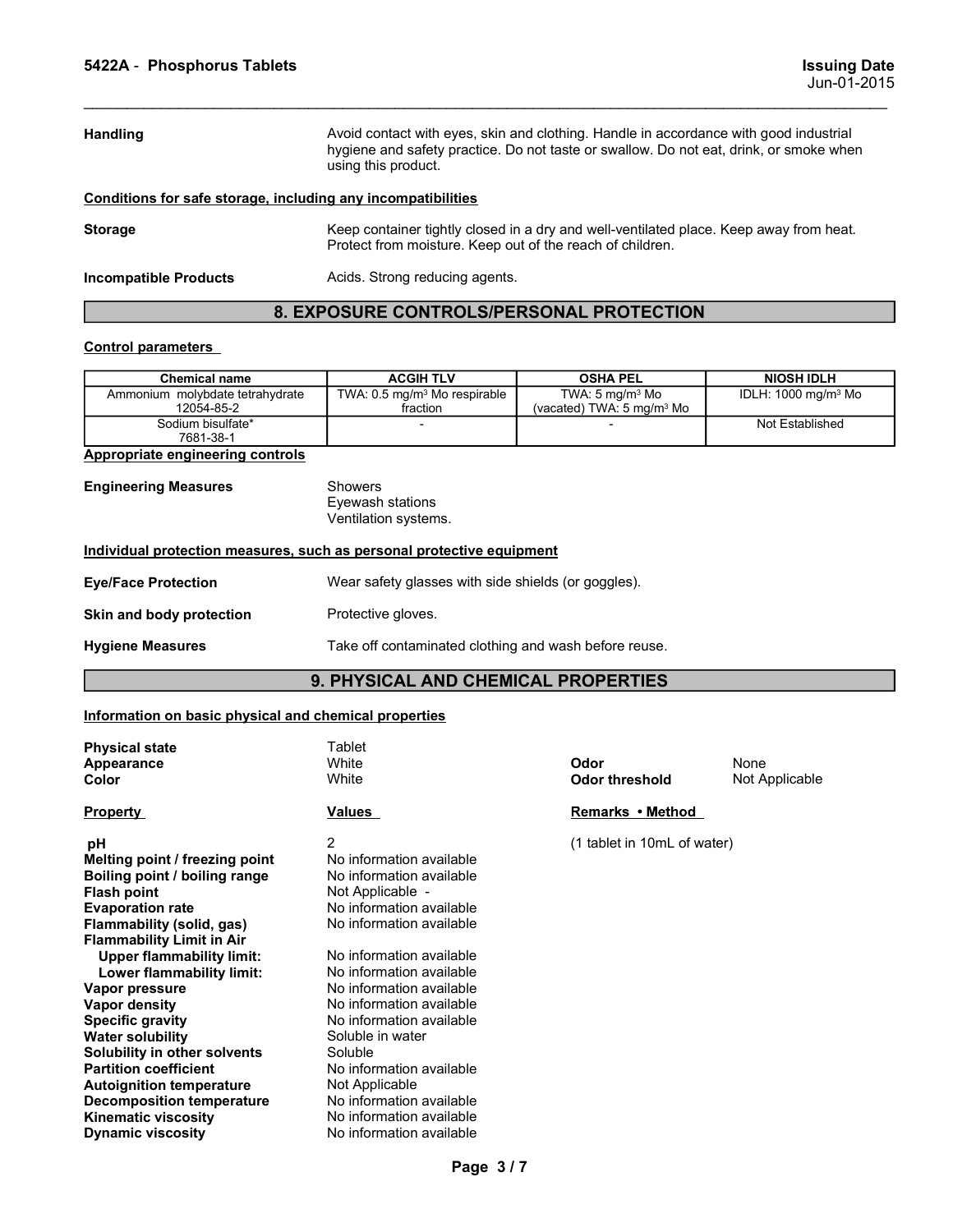| 5422A - Phosphorus Tablets                                 |                                                      |                                           | <b>Issuing Date</b><br>Jun-01-2015        |
|------------------------------------------------------------|------------------------------------------------------|-------------------------------------------|-------------------------------------------|
|                                                            |                                                      |                                           |                                           |
| <b>Explosive properties</b><br><b>Oxidizing properties</b> | Not Applicable<br>No information available           |                                           |                                           |
| <b>Other Information</b>                                   |                                                      |                                           |                                           |
| <b>Softening point</b>                                     | No information available                             |                                           |                                           |
| Molecular weight<br>VOC Content (%)                        | No information available<br>No information available |                                           |                                           |
| Density<br><b>Bulk density</b>                             | No information available<br>No information available |                                           |                                           |
|                                                            | <b>10. STABILITY AND REACTIVITY</b>                  |                                           |                                           |
|                                                            |                                                      |                                           |                                           |
| <b>Stability</b><br><b>Hazardous polymerization</b>        | Stable.<br>Hazardous polymerization does not occur.  |                                           |                                           |
| <b>Conditions to avoid</b>                                 | Excessive heat. Moisture.                            |                                           |                                           |
| Incompatible materials                                     | Acids. Strong reducing agents.                       |                                           |                                           |
| Hazardous decomposition products None under normal use.    |                                                      |                                           |                                           |
|                                                            | <b>11. TOXICOLOGICAL INFORMATION</b>                 |                                           |                                           |
| Information on likely routes of exposure                   |                                                      |                                           |                                           |
| <b>Component identification</b>                            |                                                      |                                           |                                           |
| <b>Chemical name</b><br>Ammonium molybdate tetrahydrate    | <b>ATEmix (oral)</b><br>Not Established              | <b>ATEmix (dermal)</b><br>Not Established | <b>Inhalation LC50</b><br>Not Established |
| 12054-85-2                                                 |                                                      |                                           |                                           |
| Sodium bisulfate*                                          | $= 2490$ mg/kg (Rat)                                 | Not Established                           | Not Established                           |

# 10. STABILITY AND REACTIVITY

| <b>Other Information</b>                                                                                      |                                                                                                                                          |                                           |
|---------------------------------------------------------------------------------------------------------------|------------------------------------------------------------------------------------------------------------------------------------------|-------------------------------------------|
| <b>Softening point</b><br><b>Molecular weight</b><br>VOC Content (%)<br><b>Density</b><br><b>Bulk density</b> | No information available<br>No information available<br>No information available<br>No information available<br>No information available |                                           |
|                                                                                                               |                                                                                                                                          | <b>10. STABILITY AND REACTIVITY</b>       |
| <b>Stability</b><br><b>Hazardous polymerization</b>                                                           | Stable.<br>Hazardous polymerization does not occur.                                                                                      |                                           |
| <b>Conditions to avoid</b>                                                                                    | Excessive heat. Moisture.                                                                                                                |                                           |
| Incompatible materials                                                                                        | Acids. Strong reducing agents.                                                                                                           |                                           |
| Hazardous decomposition products None under normal use.                                                       |                                                                                                                                          |                                           |
|                                                                                                               |                                                                                                                                          | <b>11. TOXICOLOGICAL INFORMATION</b>      |
| Information on likely routes of exposure                                                                      |                                                                                                                                          |                                           |
| <b>Component identification</b>                                                                               |                                                                                                                                          |                                           |
| <b>Chemical name</b><br>Ammonium molybdate tetrahydrate<br>12054-85-2                                         | <b>ATEmix (oral)</b><br>Not Established                                                                                                  | <b>ATEmix (dermal)</b><br>Not Established |
| Sodium bisulfate*<br>7681-38-1                                                                                | $= 2490$ mg/kg (Rat)                                                                                                                     | Not Established                           |

# 11. TOXICOLOGICAL INFORMATION

| יויטוומווטווומוניוס                                                                                           |                                      |                                                                                                                                          |  |                        |                        |  |  |  |
|---------------------------------------------------------------------------------------------------------------|--------------------------------------|------------------------------------------------------------------------------------------------------------------------------------------|--|------------------------|------------------------|--|--|--|
| <b>Softening point</b><br>Molecular weight<br><b>VOC Content (%)</b><br><b>Density</b><br><b>Bulk density</b> |                                      | No information available<br>No information available<br>No information available<br>No information available<br>No information available |  |                        |                        |  |  |  |
|                                                                                                               |                                      | <b>10. STABILITY AND REACTIVITY</b>                                                                                                      |  |                        |                        |  |  |  |
| <b>Stability</b><br><b>Hazardous polymerization</b>                                                           | Stable.                              | Hazardous polymerization does not occur.                                                                                                 |  |                        |                        |  |  |  |
| <b>Conditions to avoid</b>                                                                                    | Excessive heat. Moisture.            |                                                                                                                                          |  |                        |                        |  |  |  |
| Incompatible materials                                                                                        |                                      | Acids. Strong reducing agents.                                                                                                           |  |                        |                        |  |  |  |
| Hazardous decomposition products None under normal use.                                                       |                                      |                                                                                                                                          |  |                        |                        |  |  |  |
|                                                                                                               | <b>11. TOXICOLOGICAL INFORMATION</b> |                                                                                                                                          |  |                        |                        |  |  |  |
| Information on likely routes of exposure                                                                      |                                      |                                                                                                                                          |  |                        |                        |  |  |  |
| <b>Component identification</b><br>Chemical name                                                              | <b>ATEmix (oral)</b>                 |                                                                                                                                          |  | <b>ATEmix (dermal)</b> | <b>Inhalation LC50</b> |  |  |  |
| Ammonium molybdate tetrahydrate<br>12054-85-2                                                                 | Not Established                      |                                                                                                                                          |  | Not Established        | Not Established        |  |  |  |
| Sodium bisulfate*<br>7681-38-1                                                                                | $= 2490$ mg/kg (Rat)                 |                                                                                                                                          |  | Not Established        | Not Established        |  |  |  |
| Information on toxicological effects                                                                          |                                      |                                                                                                                                          |  |                        |                        |  |  |  |
| Chemical name                                                                                                 | <b>ACGIH</b>                         | <b>IARC</b>                                                                                                                              |  | <b>NTP</b>             | <b>OSHA</b>            |  |  |  |
| Ammonium molybdate<br>tetrahydrate                                                                            | A <sub>3</sub>                       | Not Established                                                                                                                          |  | Not Established        | Not Established        |  |  |  |

| Bulk density                                                     |                                               | No information available                            |                                      |                         |                        |                            |                                      |  |
|------------------------------------------------------------------|-----------------------------------------------|-----------------------------------------------------|--------------------------------------|-------------------------|------------------------|----------------------------|--------------------------------------|--|
|                                                                  |                                               |                                                     | <b>10. STABILITY AND REACTIVITY</b>  |                         |                        |                            |                                      |  |
|                                                                  |                                               |                                                     |                                      |                         |                        |                            |                                      |  |
| <b>Stability</b><br><b>Hazardous polymerization</b>              |                                               | Stable.<br>Hazardous polymerization does not occur. |                                      |                         |                        |                            |                                      |  |
| <b>Conditions to avoid</b>                                       |                                               | Excessive heat. Moisture.                           |                                      |                         |                        |                            |                                      |  |
| Incompatible materials                                           |                                               | Acids. Strong reducing agents.                      |                                      |                         |                        |                            |                                      |  |
| Hazardous decomposition products None under normal use.          |                                               |                                                     |                                      |                         |                        |                            |                                      |  |
|                                                                  |                                               |                                                     | <b>11. TOXICOLOGICAL INFORMATION</b> |                         |                        |                            |                                      |  |
| Information on likely routes of exposure                         |                                               |                                                     |                                      |                         |                        |                            |                                      |  |
| <b>Component identification</b>                                  |                                               |                                                     |                                      |                         |                        |                            |                                      |  |
| Chemical name                                                    |                                               | <b>ATEmix (oral)</b>                                |                                      |                         | <b>ATEmix (dermal)</b> |                            | <b>Inhalation LC50</b>               |  |
| Ammonium molybdate tetrahydrate<br>12054-85-2                    |                                               | Not Established                                     |                                      |                         | Not Established        |                            | Not Established                      |  |
| Sodium bisulfate*<br>7681-38-1                                   |                                               | $= 2490$ mg/kg (Rat)                                |                                      |                         | Not Established        |                            | Not Established                      |  |
| Information on toxicological effects                             |                                               |                                                     |                                      |                         |                        |                            |                                      |  |
| <b>Chemical name</b>                                             |                                               | <b>ACGIH</b>                                        | <b>IARC</b>                          |                         | <b>NTP</b>             |                            | <b>OSHA</b>                          |  |
| Ammonium molybdate<br>tetrahydrate<br>12054-85-2                 |                                               | A <sub>3</sub>                                      | Not Established                      | Not Established         |                        |                            | Not Established                      |  |
| Sodium bisulfate*<br>7681-38-1                                   |                                               | Not Established                                     | Not Established                      |                         | Not Established        |                            | Not Established                      |  |
| <b>ATEmix (oral)</b>                                             |                                               | 5,222.00 mg/kg                                      |                                      |                         |                        |                            |                                      |  |
|                                                                  |                                               |                                                     | <b>12. ECOLOGICAL INFORMATION</b>    |                         |                        |                            |                                      |  |
| <b>Ecotoxicity</b>                                               |                                               |                                                     |                                      |                         |                        |                            |                                      |  |
| <b>Chemical name</b><br><b>Toxicity to Algae</b>                 |                                               |                                                     |                                      | <b>Toxicity to Fish</b> |                        | Daphnia Magna (Water Flea) |                                      |  |
| Ammonium molybdate tetrahydrate<br>12054-85-2                    |                                               |                                                     | Not Established                      |                         | Not Established        |                            | Not Established                      |  |
| Sodium bisulfate*<br>7681-38-1                                   |                                               |                                                     | Not Established                      |                         | Not Established        |                            | 190: 48 h Daphnia magna mg/L<br>EC50 |  |
| Persistence and degradability<br>No information available.       |                                               |                                                     |                                      |                         |                        |                            |                                      |  |
| <b>Bioaccumulation/Accumulation</b><br>No information available. |                                               |                                                     |                                      |                         |                        |                            |                                      |  |
|                                                                  | <b>Chemical name</b>                          |                                                     |                                      |                         | Log Pow                |                            |                                      |  |
|                                                                  | Ammonium molybdate tetrahydrate<br>12054-85-2 |                                                     |                                      |                         | Not Established        |                            |                                      |  |
|                                                                  | Sodium bisulfate*                             |                                                     |                                      |                         | Not Established        |                            |                                      |  |
|                                                                  |                                               |                                                     |                                      |                         |                        |                            |                                      |  |
|                                                                  |                                               |                                                     | Page 4/7                             |                         |                        |                            |                                      |  |

# 12. ECOLOGICAL INFORMATION

### **Ecotoxicity**

| Not Established<br>Not Established<br>Not Established<br>Not Established<br>7681-38-1<br><b>ATEmix (oral)</b><br>5,222.00 mg/kg<br><b>12. ECOLOGICAL INFORMATION</b><br><b>Ecotoxicity</b><br><b>Chemical name</b><br><b>Toxicity to Algae</b><br><b>Toxicity to Fish</b><br>Daphnia Magna (Water Flea)<br>Ammonium molybdate tetrahydrate<br>Not Established<br>Not Established<br>Not Established<br>12054-85-2<br>Sodium bisulfate*<br>Not Established<br>Not Established<br>7681-38-1<br><b>EC50</b><br>Persistence and degradability<br>No information available.<br><b>Bioaccumulation/Accumulation</b><br>No information available.<br><b>Chemical name</b><br>Log Pow<br>Not Established<br>Ammonium molybdate tetrahydrate<br>12054-85-2<br>Sodium bisulfate*<br>Not Established<br>Page 4/7 | Pullilloilluille lilloiybuate<br>tetrahydrate<br>12054-85-2 | <b>AJ</b> | <b>NOT ESIGNISHED</b> | <b>NOT ESTADISTIED</b> |  | <b>NOT ESIGNISTIED</b>       |  |
|-------------------------------------------------------------------------------------------------------------------------------------------------------------------------------------------------------------------------------------------------------------------------------------------------------------------------------------------------------------------------------------------------------------------------------------------------------------------------------------------------------------------------------------------------------------------------------------------------------------------------------------------------------------------------------------------------------------------------------------------------------------------------------------------------------|-------------------------------------------------------------|-----------|-----------------------|------------------------|--|------------------------------|--|
|                                                                                                                                                                                                                                                                                                                                                                                                                                                                                                                                                                                                                                                                                                                                                                                                       | Sodium bisulfate*                                           |           |                       |                        |  |                              |  |
|                                                                                                                                                                                                                                                                                                                                                                                                                                                                                                                                                                                                                                                                                                                                                                                                       |                                                             |           |                       |                        |  |                              |  |
|                                                                                                                                                                                                                                                                                                                                                                                                                                                                                                                                                                                                                                                                                                                                                                                                       |                                                             |           |                       |                        |  |                              |  |
|                                                                                                                                                                                                                                                                                                                                                                                                                                                                                                                                                                                                                                                                                                                                                                                                       |                                                             |           |                       |                        |  |                              |  |
|                                                                                                                                                                                                                                                                                                                                                                                                                                                                                                                                                                                                                                                                                                                                                                                                       |                                                             |           |                       |                        |  |                              |  |
|                                                                                                                                                                                                                                                                                                                                                                                                                                                                                                                                                                                                                                                                                                                                                                                                       |                                                             |           |                       |                        |  |                              |  |
|                                                                                                                                                                                                                                                                                                                                                                                                                                                                                                                                                                                                                                                                                                                                                                                                       |                                                             |           |                       |                        |  | 190: 48 h Daphnia magna mg/L |  |
|                                                                                                                                                                                                                                                                                                                                                                                                                                                                                                                                                                                                                                                                                                                                                                                                       |                                                             |           |                       |                        |  |                              |  |
|                                                                                                                                                                                                                                                                                                                                                                                                                                                                                                                                                                                                                                                                                                                                                                                                       |                                                             |           |                       |                        |  |                              |  |
|                                                                                                                                                                                                                                                                                                                                                                                                                                                                                                                                                                                                                                                                                                                                                                                                       |                                                             |           |                       |                        |  |                              |  |
|                                                                                                                                                                                                                                                                                                                                                                                                                                                                                                                                                                                                                                                                                                                                                                                                       |                                                             |           |                       |                        |  |                              |  |
|                                                                                                                                                                                                                                                                                                                                                                                                                                                                                                                                                                                                                                                                                                                                                                                                       |                                                             |           |                       |                        |  |                              |  |

### Bioaccumulation/Accumulation

| <b>Chemical name</b>               | Log Pow         |  |
|------------------------------------|-----------------|--|
| molvbdate tetrahvdrate<br>Ammonium | Not Established |  |
| 12054-85-2                         |                 |  |
| Sodium bisulfate*                  | Not Established |  |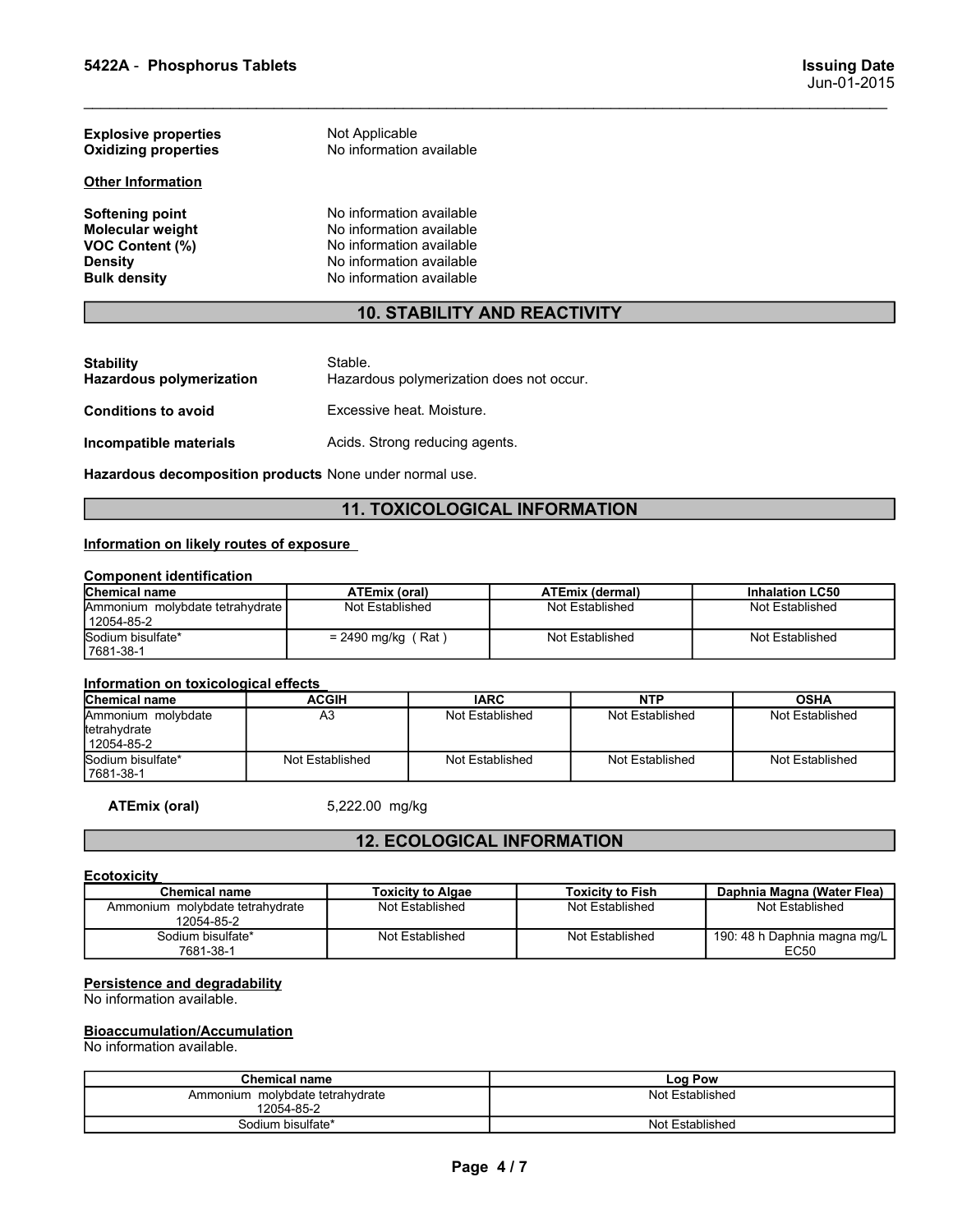### 13. DISPOSAL CONSIDERATIONS

| 5422A - Phosphorus Tablets                       |                           |                                                                             |                               | <b>Issuing Date</b><br>Jun-01-2015 |
|--------------------------------------------------|---------------------------|-----------------------------------------------------------------------------|-------------------------------|------------------------------------|
|                                                  |                           |                                                                             |                               |                                    |
|                                                  | 7681-38-1                 |                                                                             |                               |                                    |
|                                                  |                           | <b>13. DISPOSAL CONSIDERATIONS</b>                                          |                               |                                    |
| <b>Disposal Methods</b>                          |                           | Dispose of waste product or used containers according to local regulations. |                               |                                    |
| <b>Contaminated packaging</b>                    |                           | Do not reuse empty containers.                                              |                               |                                    |
| <b>Chemical name</b>                             | <b>RCRA</b>               | <b>RCRA - Basis for Listing</b>                                             | <b>RCRA - D Series Wastes</b> | <b>RCRA - U Series Wastes</b>      |
| Ammonium molybdate<br>tetrahydrate<br>12054-85-2 | Not Established           |                                                                             | Not Established               | Not Established                    |
| Sodium bisulfate*<br>7681-38-1                   | Not Established           | $\overline{\phantom{a}}$                                                    | Not Established               | Not Established                    |
| <b>Chemical name</b>                             | <b>RCRA - Halogenated</b> | <b>RCRA - P Series Wastes</b>                                               | <b>RCRA - F Series Wastes</b> | <b>RCRA - K Series Wastes</b>      |
|                                                  | <b>Organic Compounds</b>  |                                                                             |                               |                                    |
| Ammonium molybdate                               | Not Established           | Not Established                                                             | Not Established               | Not Established                    |

| 5422A - Phosphorus Tablets                               |                                                       |                                    |                                                                             | <b>Issuing Date</b><br>Jun-01-2015 |
|----------------------------------------------------------|-------------------------------------------------------|------------------------------------|-----------------------------------------------------------------------------|------------------------------------|
|                                                          | 7681-38-1                                             |                                    |                                                                             |                                    |
|                                                          |                                                       | <b>13. DISPOSAL CONSIDERATIONS</b> |                                                                             |                                    |
| <b>Disposal Methods</b><br><b>Contaminated packaging</b> |                                                       | Do not reuse empty containers.     | Dispose of waste product or used containers according to local regulations. |                                    |
| <b>Chemical name</b>                                     | <b>RCRA</b>                                           | <b>RCRA - Basis for Listing</b>    | <b>RCRA - D Series Wastes</b>                                               | <b>RCRA - U Series Wastes</b>      |
| Ammonium molybdate<br>tetrahydrate<br>12054-85-2         | <b>Not Established</b>                                |                                    | Not Established                                                             | Not Established                    |
| Sodium bisulfate*<br>7681-38-1                           | Not Established                                       |                                    | Not Established                                                             | Not Established                    |
|                                                          |                                                       |                                    |                                                                             |                                    |
| <b>Chemical name</b>                                     | <b>RCRA - Halogenated</b><br><b>Organic Compounds</b> | <b>RCRA - P Series Wastes</b>      | <b>RCRA - F Series Wastes</b>                                               | <b>RCRA - K Series Wastes</b>      |
| Ammonium molybdate<br>tetrahydrate<br>12054-85-2         | Not Established                                       | Not Established                    | Not Established                                                             | Not Established                    |
| Sodium bisulfate*<br>7681-38-1                           | Not Established                                       | Not Established                    | Not Established                                                             | Not Established                    |
|                                                          |                                                       |                                    |                                                                             |                                    |
|                                                          | <b>Chemical name</b>                                  |                                    | <b>California Hazardous Waste Status</b>                                    |                                    |
|                                                          | Ammonium molybdate tetrahydrate<br>12054-85-2         |                                    |                                                                             |                                    |
|                                                          | Sodium bisulfate*<br>7681-38-1                        |                                    | $\overline{\phantom{a}}$                                                    |                                    |
|                                                          |                                                       |                                    |                                                                             |                                    |
|                                                          |                                                       | <b>14. TRANSPORT INFORMATION</b>   |                                                                             |                                    |

| Sodium bisulfate*<br>7681-38-1   | Not Established                 | Not Established                   | Not Established                          | Not Established |  |  |  |
|----------------------------------|---------------------------------|-----------------------------------|------------------------------------------|-----------------|--|--|--|
|                                  |                                 |                                   |                                          |                 |  |  |  |
|                                  | <b>Chemical name</b>            |                                   | <b>California Hazardous Waste Status</b> |                 |  |  |  |
|                                  | Ammonium molybdate tetrahydrate |                                   |                                          |                 |  |  |  |
|                                  | 12054-85-2<br>Sodium bisulfate* |                                   |                                          |                 |  |  |  |
|                                  | 7681-38-1                       |                                   |                                          |                 |  |  |  |
|                                  |                                 |                                   |                                          |                 |  |  |  |
|                                  |                                 | <b>14. TRANSPORT INFORMATION</b>  |                                          |                 |  |  |  |
|                                  |                                 |                                   |                                          |                 |  |  |  |
| <b>DOT</b>                       | Not regulated                   |                                   |                                          |                 |  |  |  |
|                                  |                                 |                                   |                                          |                 |  |  |  |
|                                  |                                 |                                   |                                          |                 |  |  |  |
|                                  |                                 |                                   |                                          |                 |  |  |  |
|                                  |                                 |                                   |                                          |                 |  |  |  |
| <b>IATA</b>                      |                                 | Not regulated                     |                                          |                 |  |  |  |
| <b>IMDG/IMO</b>                  | Not regulated                   |                                   |                                          |                 |  |  |  |
|                                  |                                 |                                   |                                          |                 |  |  |  |
|                                  |                                 |                                   |                                          |                 |  |  |  |
|                                  |                                 |                                   |                                          |                 |  |  |  |
|                                  |                                 |                                   |                                          |                 |  |  |  |
|                                  |                                 | <b>15. REGULATORY INFORMATION</b> |                                          |                 |  |  |  |
| <b>International Inventories</b> |                                 |                                   |                                          |                 |  |  |  |
| <b>TSCA</b>                      | Complies                        |                                   |                                          |                 |  |  |  |
| <b>DSL/NDSL</b>                  | Complies                        |                                   |                                          |                 |  |  |  |
| <b>EINECS/ELINCS</b>             | Does not comply                 |                                   |                                          |                 |  |  |  |
| <b>ENCS</b><br><b>IECSC</b>      | Does not comply                 |                                   |                                          |                 |  |  |  |
| <b>KECL</b>                      | Complies<br>Does not comply     |                                   |                                          |                 |  |  |  |
| <b>PICCS</b>                     | Complies                        |                                   |                                          |                 |  |  |  |
| <b>AICS</b>                      | Complies                        |                                   |                                          |                 |  |  |  |
|                                  |                                 |                                   |                                          |                 |  |  |  |

### 14. TRANSPORT INFORMATION

| <b>IATA</b><br>$\sim$ $\sim$ $\sim$ $\sim$ | Not regulated |
|--------------------------------------------|---------------|
| <b>IMDG/IMO</b>                            | Not regulated |

## 15. REGULATORY INFORMATION

|                                  | 12054-85-2<br>Sodium bisulfate*<br>7681-38-1                                                                                                                 | -                                 |
|----------------------------------|--------------------------------------------------------------------------------------------------------------------------------------------------------------|-----------------------------------|
|                                  |                                                                                                                                                              | <b>14. TRANSPORT INFORMATION</b>  |
| DOT                              | Not regulated                                                                                                                                                |                                   |
| <b>IATA</b>                      | Not regulated                                                                                                                                                |                                   |
| <b>IMDG/IMO</b>                  | Not regulated                                                                                                                                                |                                   |
|                                  |                                                                                                                                                              | <b>15. REGULATORY INFORMATION</b> |
| <b>International Inventories</b> |                                                                                                                                                              |                                   |
| <b>TSCA</b>                      | Complies                                                                                                                                                     |                                   |
| <b>DSL/NDSL</b>                  | Complies                                                                                                                                                     |                                   |
| <b>EINECS/ELINCS</b>             | Does not comply                                                                                                                                              |                                   |
| <b>ENCS</b>                      | Does not comply                                                                                                                                              |                                   |
| <b>IECSC</b>                     | Complies                                                                                                                                                     |                                   |
| <b>KECL</b>                      | Does not comply                                                                                                                                              |                                   |
| <b>PICCS</b>                     | Complies                                                                                                                                                     |                                   |
| <b>AICS</b>                      | Complies                                                                                                                                                     |                                   |
| Legend:                          | TSCA - United States Toxic Substances Control Act Section 8(b) Inventory<br><b>DSL/NDSL</b> - Canadian Domestic Substances List/Non-Domestic Substances List |                                   |

DSL/NDSL - Canadian Domestic Substances List/Non-Domestic Substances List

EINECS/ELINCS - European Inventory of Existing Chemical Substances/European List of Notified Chemical Substances TORY INFORMATION<br>
Westances List<br>
ubstances<br>
eces<br>
Page 5/7<br>
Page 5/7

ENCS - Japan Existing and New Chemical Substances

IECSC - China Inventory of Existing Chemical Substances

KECL - Korean Existing and Evaluated Chemical Substances

PICCS - Philippines Inventory of Chemicals and Chemical Substances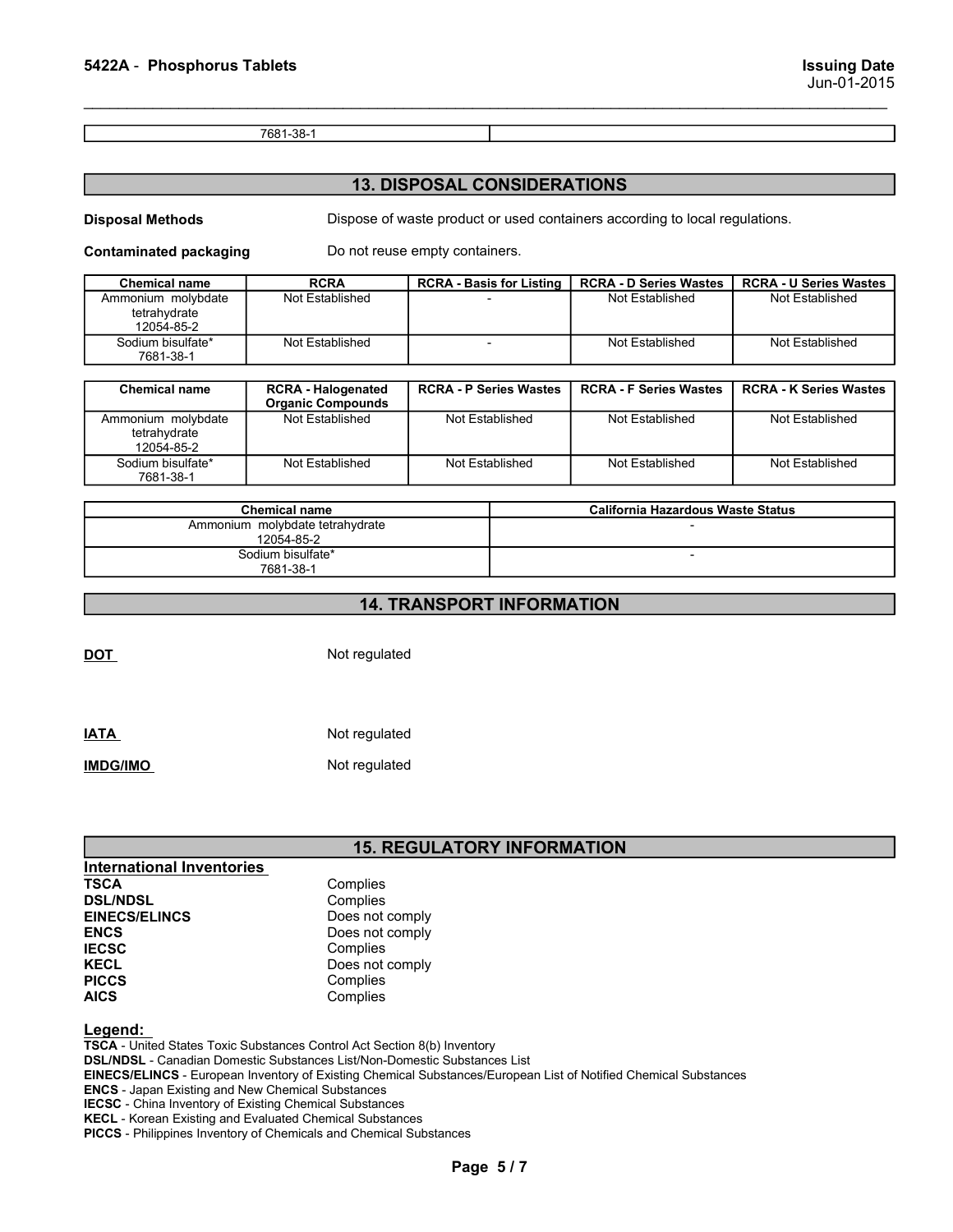S422A - Phosphorus Tablets<br>
Jun-01-2015<br>AICS - Australian Inventory of Chemical Substances<br>
IIS Federal Regulations AICS - Australian Inventory of Chemical Substances

**S422A - Phosphorus Tablets**<br> **AICS -** Australian Inventory of Chemical Substances<br> **US Federal Regulations**<br> **SARA 313**<br>
Section 313 of Title III of the Superfund Amendments and Reauthorization Act of 1986 (SARA).<br>
chemic SARA 313<br>Section 313 of Title III of the Superfund Amendments and Reauthorization Act of 1986 (SARA). This product does not contain any

| 5422A - Phosphorus Tablets                                                                                                                                                                                                                                                                                                                                                                                                       |                                                   |  |                               |                                          |  | <b>Issuing Date</b><br>Jun-01-2015 |
|----------------------------------------------------------------------------------------------------------------------------------------------------------------------------------------------------------------------------------------------------------------------------------------------------------------------------------------------------------------------------------------------------------------------------------|---------------------------------------------------|--|-------------------------------|------------------------------------------|--|------------------------------------|
| AICS - Australian Inventory of Chemical Substances                                                                                                                                                                                                                                                                                                                                                                               |                                                   |  |                               |                                          |  |                                    |
| <b>US Federal Regulations</b>                                                                                                                                                                                                                                                                                                                                                                                                    |                                                   |  |                               |                                          |  |                                    |
| <b>SARA 313</b><br>Section 313 of Title III of the Superfund Amendments and Reauthorization Act of 1986 (SARA). This product does not contain any<br>chemicals which are subject to the reporting requirements of the Act and Title 40 of the Code of Federal Regulations, Part 372                                                                                                                                              | <b>Chemical name</b>                              |  |                               | SARA 313 - Threshold Values %            |  |                                    |
| Ammonium molybdate tetrahydrate<br>1.0                                                                                                                                                                                                                                                                                                                                                                                           |                                                   |  |                               |                                          |  |                                    |
|                                                                                                                                                                                                                                                                                                                                                                                                                                  | 12054-85-2<br>Sodium bisulfate*                   |  | Not Established               |                                          |  |                                    |
| <b>SARA 311/312 Hazard Categories</b>                                                                                                                                                                                                                                                                                                                                                                                            | 7681-38-1                                         |  |                               |                                          |  |                                    |
| Acute health hazard<br><b>Chronic Health Hazard</b><br><b>Fire hazard</b><br>Sudden release of pressure hazard<br><b>Reactive Hazard</b>                                                                                                                                                                                                                                                                                         |                                                   |  | Yes<br>No<br>No<br>No<br>No   |                                          |  |                                    |
| <b>CWA (Clean Water Act)</b><br>This product does not contain any substances regulated as pollutants pursuant to the Clean Water Act (40 CFR 122.21 and 40<br>CFR 122.42)<br><b>Chemical name</b>                                                                                                                                                                                                                                | <b>CWA - Reportable</b>                           |  | <b>CWA - Toxic Pollutants</b> | <b>CWA - Priority Pollutants</b>         |  | <b>CWA - Hazardous</b>             |
|                                                                                                                                                                                                                                                                                                                                                                                                                                  | Quantities                                        |  |                               |                                          |  | <b>Substances</b>                  |
| Ammonium molybdate<br>tetrahydrate<br>12054-85-2                                                                                                                                                                                                                                                                                                                                                                                 | Not Established                                   |  | Not Established               | Not Established                          |  | Not Established                    |
| Sodium bisulfate*<br>7681-38-1                                                                                                                                                                                                                                                                                                                                                                                                   | Not Established                                   |  | Not Established               | Not Established                          |  | Not Established                    |
| <b>CERCLA</b><br>This material, as supplied, does not contain any substances regulated as hazardous substances under the Comprehensive<br>Environmental Response Compensation and Liability Act (CERCLA) (40 CFR 302) or the Superfund Amendments and<br>Reauthorization Act (SARA) (40 CFR 355). There may be specific reporting requirements at the local, regional, or state level<br>pertaining to releases of this material |                                                   |  |                               |                                          |  |                                    |
| <b>Chemical name</b><br>Ammonium molybdate tetrahydrate                                                                                                                                                                                                                                                                                                                                                                          | <b>Hazardous Substances RQs</b><br>$\blacksquare$ |  |                               | <b>CERCLA/SARA RQ</b><br>Not Established |  | RQ<br>$\sim$                       |
| 12054-85-2<br>Sodium bisulfate*                                                                                                                                                                                                                                                                                                                                                                                                  | $\overline{\phantom{a}}$                          |  |                               | Not Established                          |  | $\overline{\phantom{a}}$           |
| 7681-38-1                                                                                                                                                                                                                                                                                                                                                                                                                        |                                                   |  |                               |                                          |  |                                    |

|                                                                 | Sogium pisuliale<br>7681-38-1                 |                               | NOL ESIGDIISHEG                                                                                                            |                                      |
|-----------------------------------------------------------------|-----------------------------------------------|-------------------------------|----------------------------------------------------------------------------------------------------------------------------|--------------------------------------|
| <b>SARA 311/312 Hazard Categories</b>                           |                                               |                               |                                                                                                                            |                                      |
| Acute health hazard                                             |                                               | <b>Yes</b>                    |                                                                                                                            |                                      |
| <b>Chronic Health Hazard</b>                                    |                                               | No                            |                                                                                                                            |                                      |
| <b>Fire hazard</b>                                              |                                               | No.                           |                                                                                                                            |                                      |
| Sudden release of pressure hazard                               |                                               | <b>No</b>                     |                                                                                                                            |                                      |
| <b>Reactive Hazard</b>                                          |                                               | No.                           |                                                                                                                            |                                      |
| <b>CWA (Clean Water Act)</b>                                    |                                               |                               |                                                                                                                            |                                      |
| CFR 122.42)                                                     |                                               |                               | This product does not contain any substances regulated as pollutants pursuant to the Clean Water Act (40 CFR 122.21 and 40 |                                      |
| <b>Chemical name</b>                                            | <b>CWA - Reportable</b>                       | <b>CWA - Toxic Pollutants</b> | <b>CWA - Priority Pollutants</b>                                                                                           | <b>CWA - Hazardous</b>               |
| Ammonium molybdate                                              | Quantities<br>Not Established                 | Not Established               | Not Established                                                                                                            | <b>Substances</b><br>Not Established |
| tetrahydrate<br>12054-85-2                                      |                                               |                               |                                                                                                                            |                                      |
| Sodium bisulfate*<br>7681-38-1                                  | Not Established                               | Not Established               | Not Established                                                                                                            | Not Established                      |
| pertaining to releases of this material<br><b>Chemical name</b> | <b>Hazardous Substances RQs</b>               |                               | <b>CERCLA/SARA RQ</b>                                                                                                      | RQ                                   |
| Ammonium molybdate tetrahydrate                                 |                                               |                               | Not Established                                                                                                            | $\overline{a}$                       |
| 12054-85-2                                                      |                                               |                               |                                                                                                                            |                                      |
| Sodium bisulfate*<br>7681-38-1                                  |                                               |                               | Not Established                                                                                                            |                                      |
| <b>US State Regulations</b>                                     |                                               |                               |                                                                                                                            |                                      |
| <b>California Proposition 65</b>                                |                                               |                               |                                                                                                                            |                                      |
|                                                                 | <b>Chemical name</b>                          |                               | <b>California Proposition 65</b>                                                                                           |                                      |
|                                                                 | Ammonium molybdate tetrahydrate<br>12054-85-2 |                               | Not Established                                                                                                            |                                      |
|                                                                 | Sodium bisulfate*<br>7681-38-1                |                               | Not Established                                                                                                            |                                      |
| U.S. State Right-to-Know Regulations                            |                                               |                               |                                                                                                                            |                                      |
| <b>Chemical name</b>                                            | <b>New Jersey</b>                             |                               | <b>Massachusetts</b>                                                                                                       | Pennsylvania                         |
| Ammonium molybdate tetrahydrate<br>12054-85-2                   | Not Established                               |                               | Not Established                                                                                                            | Not Established                      |
| Sodium bisulfate*<br>7681-38-1                                  | Not Established                               |                               | Not Established                                                                                                            | Not Established                      |

| tetranydrate<br>12054-85-2                                                                                                   |                                                         |                              |                       |                                                     |
|------------------------------------------------------------------------------------------------------------------------------|---------------------------------------------------------|------------------------------|-----------------------|-----------------------------------------------------|
| Sodium bisulfate*<br>7681-38-1                                                                                               | Not Established                                         | Not Established              | Not Established       | Not Established                                     |
| <b>CERCLA</b>                                                                                                                |                                                         |                              |                       |                                                     |
| This material, as supplied, does not contain any substances regulated as hazardous substances under the Comprehensive        |                                                         |                              |                       |                                                     |
| Environmental Response Compensation and Liability Act (CERCLA) (40 CFR 302) or the Superfund Amendments and                  |                                                         |                              |                       |                                                     |
| Reauthorization Act (SARA) (40 CFR 355). There may be specific reporting requirements at the local, regional, or state level |                                                         |                              |                       |                                                     |
| pertaining to releases of this material                                                                                      |                                                         |                              |                       |                                                     |
| <b>Chemical name</b>                                                                                                         | <b>Hazardous Substances RQs</b>                         |                              | <b>CERCLA/SARA RQ</b> | <b>RQ</b>                                           |
| Ammonium molybdate tetrahydrate<br>12054-85-2                                                                                |                                                         |                              | Not Established       |                                                     |
| Sodium bisulfate*<br>7681-38-1                                                                                               |                                                         |                              | Not Established       | $\overline{\phantom{a}}$                            |
| <b>US State Regulations</b>                                                                                                  |                                                         |                              |                       |                                                     |
|                                                                                                                              | <b>Chemical name</b><br>Ammonium molybdate tetrahydrate |                              |                       | <b>California Proposition 65</b><br>Not Established |
|                                                                                                                              | 12054-85-2                                              |                              |                       |                                                     |
|                                                                                                                              | Sodium bisulfate*<br>7681-38-1                          |                              |                       | Not Established                                     |
| U.S. State Right-to-Know Regulations                                                                                         |                                                         |                              |                       |                                                     |
| <b>Chemical name</b>                                                                                                         | <b>New Jersey</b>                                       |                              | <b>Massachusetts</b>  | Pennsylvania                                        |
| Ammonium molybdate tetrahydrate<br>12054-85-2                                                                                | Not Established                                         |                              | Not Established       | Not Established                                     |
| Sodium bisulfate*<br>7681-38-1                                                                                               | Not Established                                         |                              | Not Established       | Not Established                                     |
| <b>CPSC (Consumer Product Safety Commission) - Specially Regulated Substances</b>                                            |                                                         |                              |                       |                                                     |
|                                                                                                                              |                                                         |                              |                       |                                                     |
|                                                                                                                              |                                                         | <b>16. OTHER INFORMATION</b> |                       |                                                     |
|                                                                                                                              |                                                         |                              |                       |                                                     |
|                                                                                                                              |                                                         |                              |                       |                                                     |
|                                                                                                                              |                                                         |                              |                       |                                                     |
|                                                                                                                              |                                                         |                              |                       |                                                     |

| 7681-38-1<br><b>US State Regulations</b><br><b>California Proposition 65</b><br><b>Chemical name</b><br>Ammonium molybdate tetrahydrate |                   |                              |                                  |
|-----------------------------------------------------------------------------------------------------------------------------------------|-------------------|------------------------------|----------------------------------|
|                                                                                                                                         |                   |                              |                                  |
|                                                                                                                                         |                   |                              |                                  |
|                                                                                                                                         |                   |                              | <b>California Proposition 65</b> |
| 12054-85-2                                                                                                                              |                   | Not Established              |                                  |
| Sodium bisulfate*<br>7681-38-1                                                                                                          |                   | Not Established              |                                  |
| U.S. State Right-to-Know Regulations                                                                                                    |                   |                              |                                  |
| <b>Chemical name</b>                                                                                                                    | <b>New Jersey</b> | <b>Massachusetts</b>         | Pennsylvania                     |
| Ammonium molybdate tetrahydrate<br>12054-85-2                                                                                           | Not Established   | Not Established              | Not Established                  |
| Sodium bisulfate*<br>7681-38-1                                                                                                          | Not Established   | Not Established              | Not Established                  |
| <b>CPSC (Consumer Product Safety Commission) - Specially Regulated Substances</b>                                                       |                   | <b>16. OTHER INFORMATION</b> |                                  |

| <b>Chemical name</b>                                     | <b>New Jersey</b> | <b>Massachusetts</b> | Pennsylvania    |
|----------------------------------------------------------|-------------------|----------------------|-----------------|
| molybdate tetrahydrate<br><b>IAmmonium</b><br>12054-85-2 | Not Established   | Not Established      | Not Established |
| Sodium bisulfate*<br>7681-38-1                           | Not Established   | Not Established      | Not Established |

### 16. OTHER INFORMATION